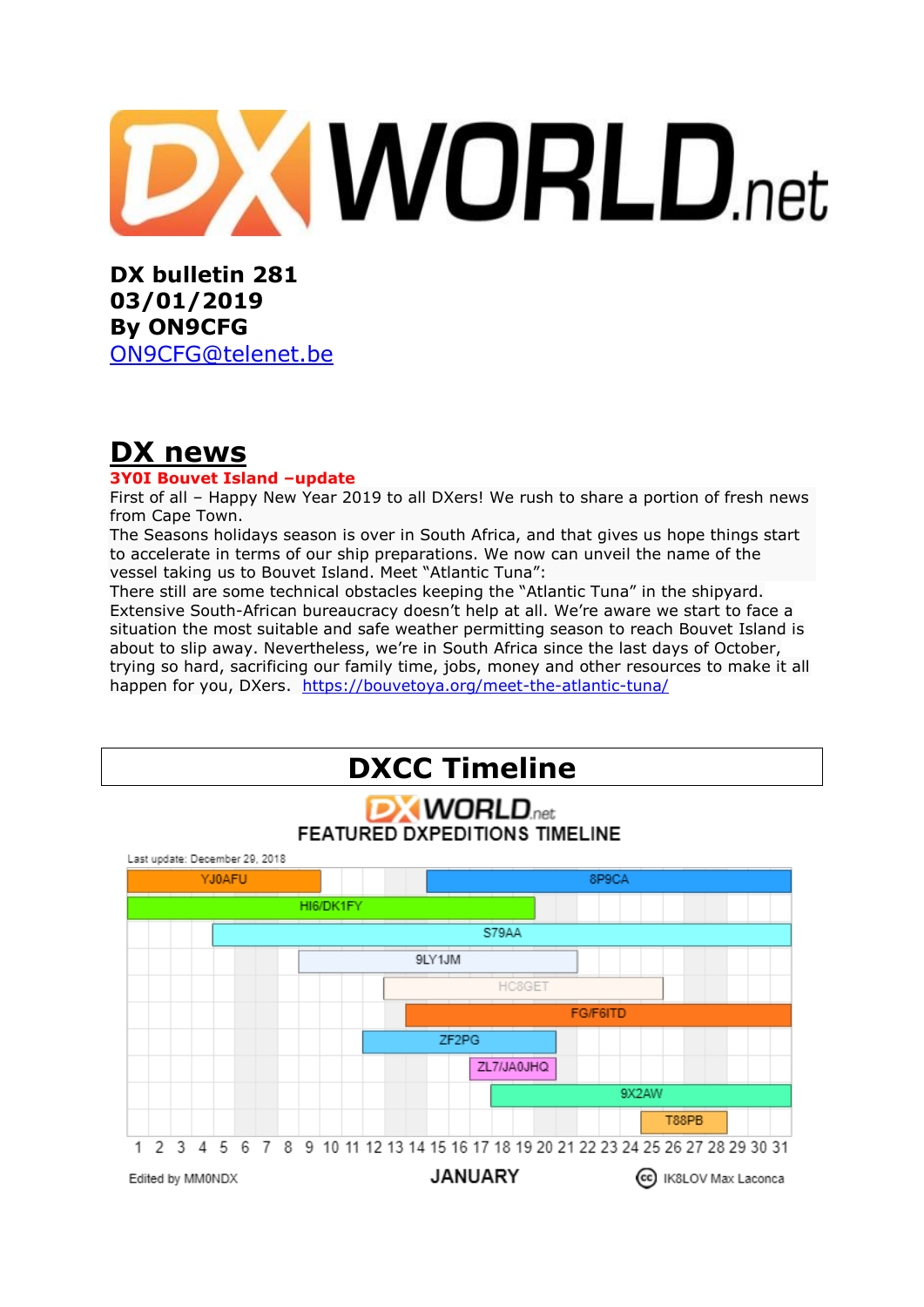# **DXCC This week on HF**

**9L, SIERRA LEONE** The F6KOP team will be active as 9LY1JM from Banana Island (AF-037) between January 9 and January 21. Operation from 160 to 10 meter using CW, SSB and digital modes with 4 stations. QSL via Club Log OQRS, LoTW or via F5GSJ direct or bureau. <https://9l2019dx.wordpress.com/>

**9M2, WEST MALAYSIA** Rich, PA0RRS is once again QRV from Penang Island until February 15. Operation on HF using CW and digital modes. QSL via Club Log OQRS, LoTW or via home call, bureau preferred.

**C5, THE GAMBIA** Andre, ON7YK is once again active as C5YK until March 9. Activity from 60 to 10 meter using mostly digital mode. QSL via home call, direct or bureau, LoTW.

**CE9, ANTARCTICA** Currently active from Vostok Station as [RI1ANC](https://dx-world.net/ri1anc-vostok-base-antarctica/) during his spare time, Alexei RD1AV operates as RI1ANV until mid-February. (RI1ANC license expires on 24th). QRV on HF bands. QSL via RN1ON.

**CE9, ANTARCTICA** Felix, DL5XL is active again as DP1POL from the German research station "Neumayer III", Antarctica (AN-016) until February. In his spare time he operates mainly CW and digital modes. QSL via DL1ZBO, direct or bureau, LoTW.

**E5, SOUTH COOK ISL** Milan, OK1DWC is operating as E51DWC from Rarotonga, length of stay is not known yet but in 2016-17 he stayed over for about 5 months. Operation from 160 to 10 meter using CW, SSB and RTTY. QSL via Club Log OQRS, LoTW.

**FK, NEW CALEDONIA** Phil, F6OBD is operating as FK/call until February 10. Operation on HF, digital. QSL via home call.

**HK, COLOMBIA** Lothar, DK8LRF is once again active as HK3JCL until March from Finca Ligia. Operation mostly in his evenings on 20 meter SSB. QSL via home call, direct or bureau.

**HS, THAILAND** Erich, HB9FIH is once again operating as HS0ZLS until January 10 from mainland and Koh Samui AS-101. QSL via home call, LoTW.

**J6, ST LUCIA** Gary, K9AW is now active as J68GD until February 2. QRV from 160 to 10 meter using CW and SSB. QSL via K9AW, LoTW. Logs uploaded to Club Log.

**JD1, MINAMI TORISHIMA** Take, JG8NQJ is back at the weather station until around February 15. Activity during his spare time on HF using SSB with some RTTY. QSL direct via JA8CJY, bureau via home call.

**PJ2, CURACAO** Anders, SM4KYN is operating as PJ2/call until January 14. QSL for PJ2T via W3HNK, the regular call via home call, direct only.

**S7, SEYCHELLES** Mike, OE6MBG will be operating as S79AA from January 5 until February 2, 2019. Active first 2 weeks from Baie Lazare and last 2 weeks from Anse Boleau. Activity on 160, 80, 40, 20, 15 and 10 meter and maybe 6 meter using CW and SSB.

**TR, GABON** Roland, F8EN is once again active as TR8CR from Libreville until mid-March. Activity from 40 to 17 meter using CW and SSB. QSL via F6AJA.

**VK0, MACQUARIE ISL** Norbert is active as VK0AI until March 2019. Operation mostly using FT8.

**XV, VIETNAM** Neven, LZ1COM is operating from Hoi An as 3W9ND until January 5. Operation on 20 meter. QSL via home call.

**Z8, SOUTH SUDAN** Diya, YI1DZ is once again operating as Z81D from Juba. Activity from 80 to 10 meter using SSB and digital. Operation until June. QSL via OM3JW, OQRS.

## **Coming up soon**

**3Y, BOUVET ISL** An experienced team with Dom 3Z9DX, Stanislaw SP8S, Branko YU4DX, Tack JE1CKA, Mieczyslaw SP3CMX, Marcin SP5ES, Jose CT1IDV and Tedy (logistics) will be operating from Bouvet during the southern hemisphere's summer, to be announced later. The cruise to Bouvet from South Africa will take 12 days, the intention is to stay 2 weeks on the island. More details soon. <https://bouvetoya.org/>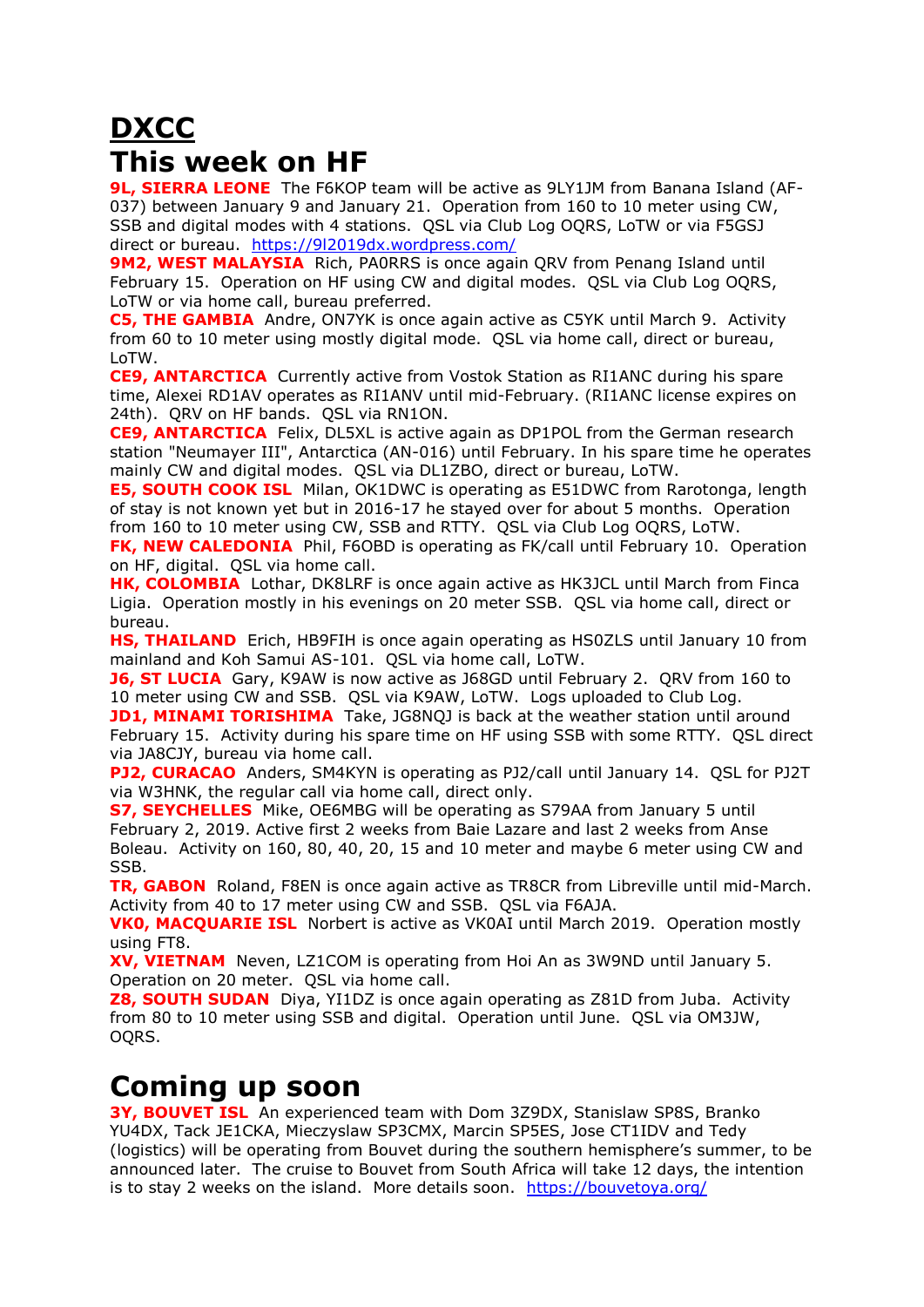**8P, BARBADOS** Willy, KB8YRX will be operating from Rockley as 8P9CA from January 15 until February 4. Activity on HF. QSL via home call.

**HC8, GALAPAGOS ISL** Gerhard, OE3GEA will be active as HC8GET between January 13 and January 25. Activity from 30 to 10 meter. QSL via home call.

**T2, TUVALU** Next T2AR mini-DXpedition is planned for January 2019. Focus will be on low bands (including 160m), with QRO. QSL via 3D2AG (PayPal). Only paper logs used, no systematic LoTW. Digimode QSOs will be uploaded to QRZ.com after the expedition. QSL via 3D2AG.

**ZF, CAYMAN ISL** Pete, K8PGJ will once again be QRV from Grand Cayman as ZF2PG between January 12 and January 20. Operation on HF. QSL via home call, LoTW. **ZL7, CHATHAM ISL** Nobu, JA0JHQ will once again be operating as ZL7/call on January 17-20. Activity from 160 to 10 meter using CW and FT8. QSL via home call.

# **IOTA This week on HF**

### **AFRICA**

**AF-090 Sainte Marie Isl** Eric, F6ICX is once operating as 5R8IC until February. Operation on HF using mostly CW. QSL via home call.

## **ASIA**

**AS-032 Tanega Isl** JI3DST/6, JS6RRR/6 and JL3YWN/6 are active until January 7. Activity from 80 to 6 meter using CW, SSB and digital. QSL via Club Log OQRS.

### **NORTH AMERICA**

**NA-092 North Padre Isl** Rich, WA5LFD is QRV until February 14. Activity on HF using CW, SSB and RTTY. QSL via home call or LoTW.

## **OCEANIA**

**OC-129 Visayan Isl** Bill, G0CXF is operating as DU7/call for a stay of 6 months on the Camotes Islands. Operation on 80, 40, 20 and 6 meter using SSB and PSK with a focus on Europe, USA, Australia and Canada.

## **Coming up soon**

#### **ASIA**

**AS-153 Ganga Sagar Mela** Members of the West Bengal Radio Club will be active as AU2HAM between January 10 and January 17, 2019. QRV on HF. QSL via VU2NRO.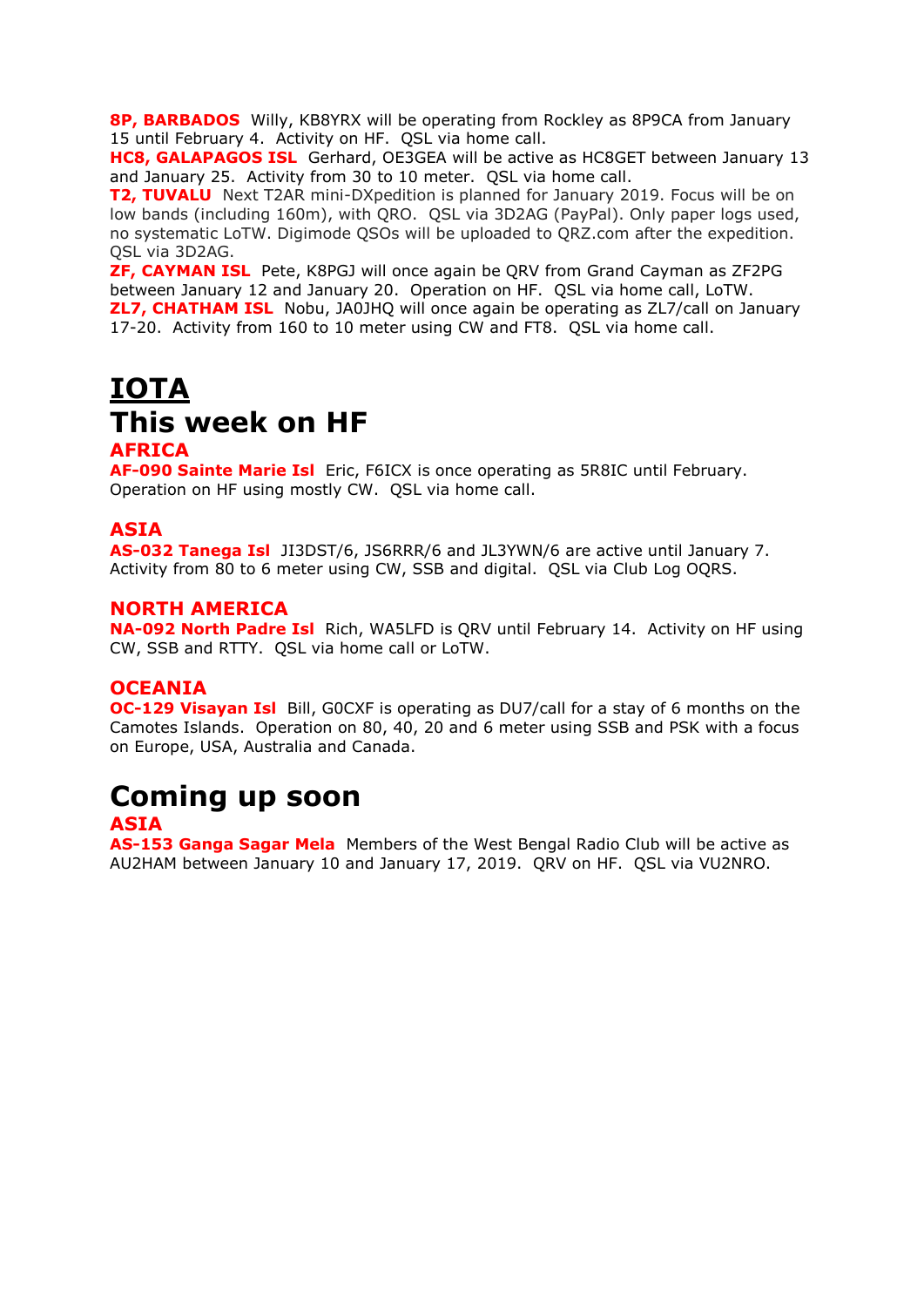# **ANNOUNCEMENTS**

# **Announced DX**

## *THE NEWCOMERS*

**5V, TOGO** The EIDX group will after 9N7EI and 7Q7EI be operating as 5V7EI between March 14 and March 26. Plans are to operate with 5 stations from 160 to 10 meter using CW, SSB and digital modes. QSL via M0OXO OQRS. <https://5v7ei.com/>

**JD1, OGASAWARA** Nobuaki, JA0JHQ will once again be QRV as JD1BOW from February 15 and February 18. Operation mainly during the ARRL CW contest. QSL via home call. **KH8, AMERICAN SAMOA** Palle OZ1RH and Joe OZ0J will be operating as KH8/calls between April 15 and April 22. Operation on HF using CW, SSB and digital. QSL via homecalls, direct or bureau, LoTW and Club Log OQRS. <http://kh8.oz0j.dk/>

**P4, ARUBA** Look for P4/DL4MM between January 22 and January 30 at the P40L contest station. Operation with a focus on the low bands using CW, SSB and FT8. An entry as P40AA is included during the CQ 160 CW contest. QSL via DL4MM, direct or bureau, LoTW.

**PJ4, BONAIRE** WW4LL and NN9DD will be active as PJ4/calls on all bands using SSB, FT8 and RTTY between February 4 and February 10. An entry in the CQWW WPX RTTY contest as PJ4Z. QSL via K4BAI but LoTW is preferred for all calls.

**PJ5, SINT EUSTATIUS** Dave, W9DR will be active as PJ5/call from June 25 until July 2. Activity on 6 meter only using CW, SSB and FT8. QSL via home call.

**ZL7, CHATHAM ISL** Look for ZL7C (ZL2AYL and ZL2BGL) from Chatham primarily during the CQ WPX SSB contest (March 30-31). Outside the contest (March 28 – April 2) they will be QRV from 80 to 15 meter using CW, SSB and digital. QSL via ZL4HU.

## *THE REMINDERS*

**3D2, FIJI** Nobby, G0VJG will be active between May 3-5 and again between May 20-22. Focus on Europe, SSB and FT8.

**5X, UGANDA** The Italian DXpedition Team will be active from Uganda during September/October 2019. Look for them as 5X0T using CW, SSB and RTTY and as 5X0X using FT8. More to follow.

**6W, SENEGAL** Willy, ON4AVT will once again be active as 6W/call from Mbour. Activity between February 20 and March 30 on 20 meter using CW and SSB. QSL via home call. **7P, LESOTHO** Rune, LA7THAand team will be operating the first part of March. Approx 10 days of operation with the focus on the low bands. More to follow.

**9U, BURUNDI** Shabu, M0KRI will be active as 9U4RI between February 15 and February 25. Operation from 40 to 10 meter using CW and SSB. QSL via home call, direct.

**9X, RWANDA** Harald, DF2WO will once again be operating as 9X2AW from January 18 until February 14. Operation using CW, SSB, FT8 and RTTY with a focus on 160, 80 and 60 meter. QSL via M0OXO OQRS and LoTW.

**A3, TONGA** Grant VK5GR with Andrew VK5AKH and Oly VK5XDX will be active as A35AG. An entry in the CQWW RTTY and OCDX SSB contest is included. The team is keen for a 4 square on 40/30, beams on 20/10 and verticals for 160/60 meter. Planned dates are September 24 – October 7, 2019.

**C6, BAHAMAS** Dom, M1KTA will again be active as C6AKT from Eleuthera Island from March 8 until March 16. Activity on 80, 40, 20, 15 and 10 meter using CW. QSL via home call, Club Log OQRS.

**CY9, SABLE ISL** THE CY0 DXpedition team with 7 operators will be active somewhere in 2019. It is rare on CW and a big effort will be made for this. More to follow.

**E5, SOUTH COOK ISL** Hans-Martin, DK2HM will be operating from Rarotonga as E51HMK during March 14-22. Operation on HF using mostly SSB. QSL via home call, bureau or direct, LoTW, Club Log OQRS.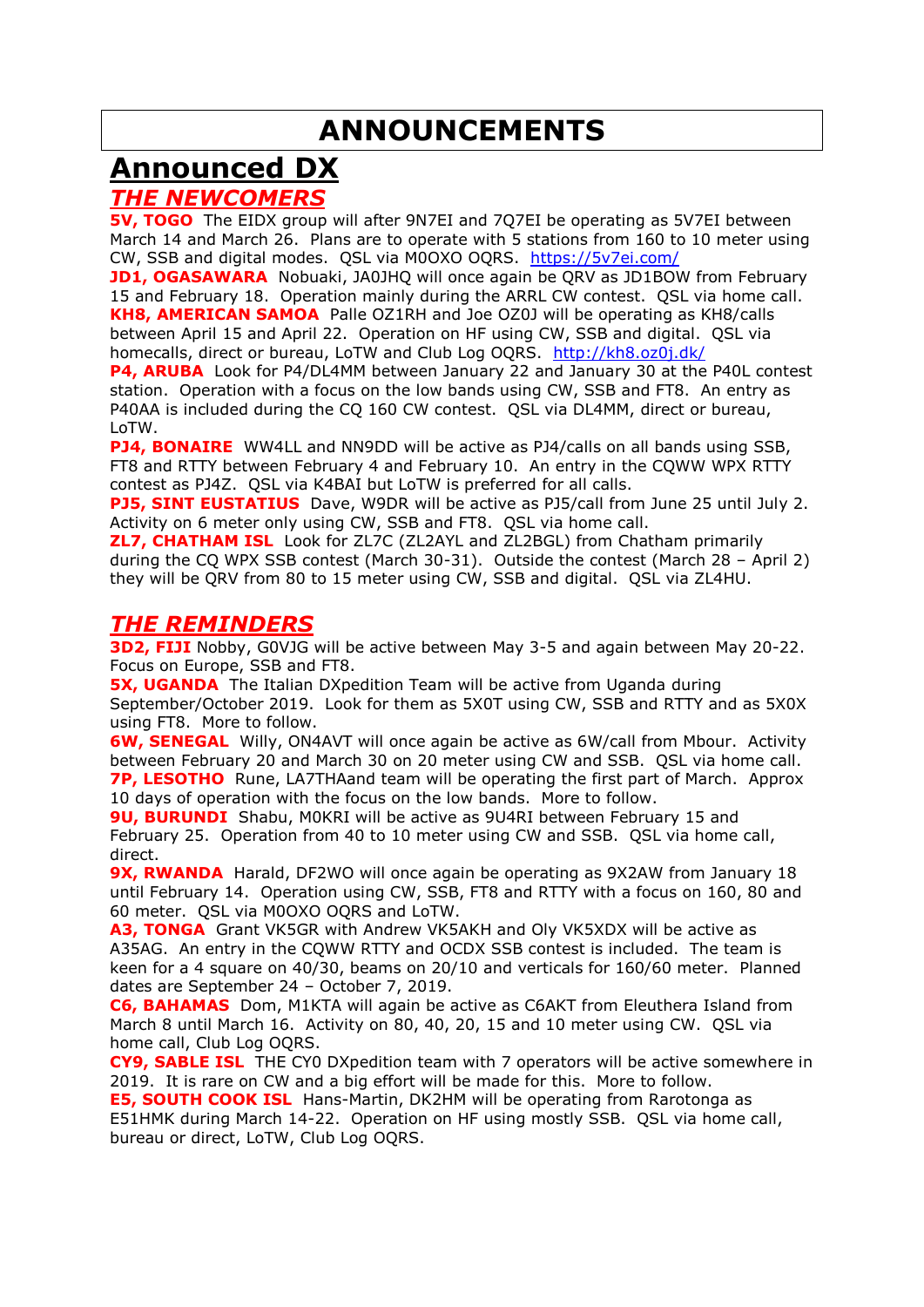**E6, NIUE** Alex, 5B4ALX will be operating as E6ET between March 19 and April 2. Activity from 160 to 6 meter using CW, SSB and digital. QSL via home call, Club Log OQRS and LoTW. <http://www.5b4alx.cloud/e6et-niue-2019/>

**FG, GUADELOUPE** Jean-Pierre, F6ITD will be active from La Desirade between January 14 and March 15. QRV as FG/call using SSB and digital, active as TO7D during contests. QSL via home call.

**FM, MARTINIQUE** Tom, K8BKM will be operating as TO8T from February 12 until February 19, 2019. An entry in the ARRL International CW contest is included. QSL via home call.

**FO, FRENCH POLYNESIA** Rich KE1B and Anna W6NN will be QRV as FO/KE1B between April 21 and May 3. Activity on 20 meter using FT8. QSL via KE1B, LoTW.

**FP, ST PIERRE & MIQUELON** Eric, KV1J will once again be active as FP/call between September 24 and October 8. Operation from 160 to 10 meter using CW, SSB and digital. QSL via home call, LoTW.

**FW, WALLIS & FUTUNA** Nobby, G0VJG informs DX-World that he has plans to be active from Wallis Island early 2019. Flights are already booked and callsign requested. In addition, he hopes side-trips to Futuna and Fiji will also be possible. Focus on Europe, SSB & FT8. Full info to follow in the coming months.

**HC8, GALAPAGOS ISL** Team HD8M with Jim WB2REM, Bill W2WCM and David HC5DX will once again be QRV between February 27 and March 6. QSL via WB2REM, direct, Club Log OQRS and LoTW. <http://www.hd8m.com/>

**J2, DJIBOUTI** A DXpedition will take place in the early part of 2019. More to follow. **J8, ST VINCENT** Tom, KC0W will be operating as J8CW. Dates not yet known but it will be a dedicated CW operation. More to follow soon.

**J8, GRENADINES** Brian, GW4DVB will once again be operating during his spare time as J88PI. QRV between May 7 and May 14 from 40 to 6 meter using mainly SSB. QSL via home call.

**PJ5, CURACAO** Andy, DK5ON will be QRV as PJ5/call from March 14 until March 30. Activity from 80 to 6 meter using CW, SSB, RTTY and digital. QSL via home call, direct or bureau, LoTW and Club Log OQRS.

**PJ7, ST MAARTEN** Tom, AA9A will once again be QRV as PJ7AA from March 2 until March 30. Operation from 80 to 10 meter using CW, SSB and digital. QSL via home call. **T31, CENTRAL KIRIBATI** From February 16 until March 5 a group of 6 operators will be active from Kanton Island as T31EU. The license is confirmed by CCK and they have permission from the Phoenix Island Protected Area (PIPA).

Operators: DL2AWG Guenter, DL6JGN Hans, DJ9RR Heye, DM2AUJ Wolf, DK5WL Joe and PA3EWP Ronald. Operating from 10-160m in the main modes CW, SSB, RTTY and some FT8. QSL via DL2AWG. Before and after the DXpedition we will be active from Tarawa T30, (holiday style).

**TI, COSTA RICA** Mike W1USN and Bob AA1M will be active from Atenas as TI5/calls from February 2 until February 13. Activity using CW, SSB and digital. QSL via LoTW and homecalls, bureau or direct.

**TT, CHAD** The Italian DXpedition Team is going to Chad between February 22 and March 7. TT8RR for CW, SSB and RTTY, TT8XX for FT8. More to follow.

**V8, BRUNEI** A large team with 9M6KOM, JT1CO, K1LZ, KK6ZM, KO9SCA, LZ1NK, PY5EG, RN5M, S55M and VK3FY will be active as V84SSA from Istana Pantai. Operation between February 7 and February 18. Special focus on the low bands.

**VP6, PITCAIRN ISL** A large team of 14 operators such as K0IR, EY8MM, N2TU, W0GJ will be operating in October 2019. Operation on all bands using all modes. More to follow. <https://pitcairndx.com/>

**XT, BURKINA FASO** Max, DK1MAX will be active as XT2MAX from April 17 until April 25. Operation in 'holiday-style' on all bands using all modes. QSL via LoTW.

**XV, VIETNAM** Look for SP2FUD and SP2GCJ as XV9FUD and XV9ZT between February 5 and February 18. Operation on HF. More to follow soon.

**XX, MACAO** A 15-man team will once again be active as XX9D between February 11 and February 26. QRV from 160 to 6 meter using CW, SSB and digital modes with 5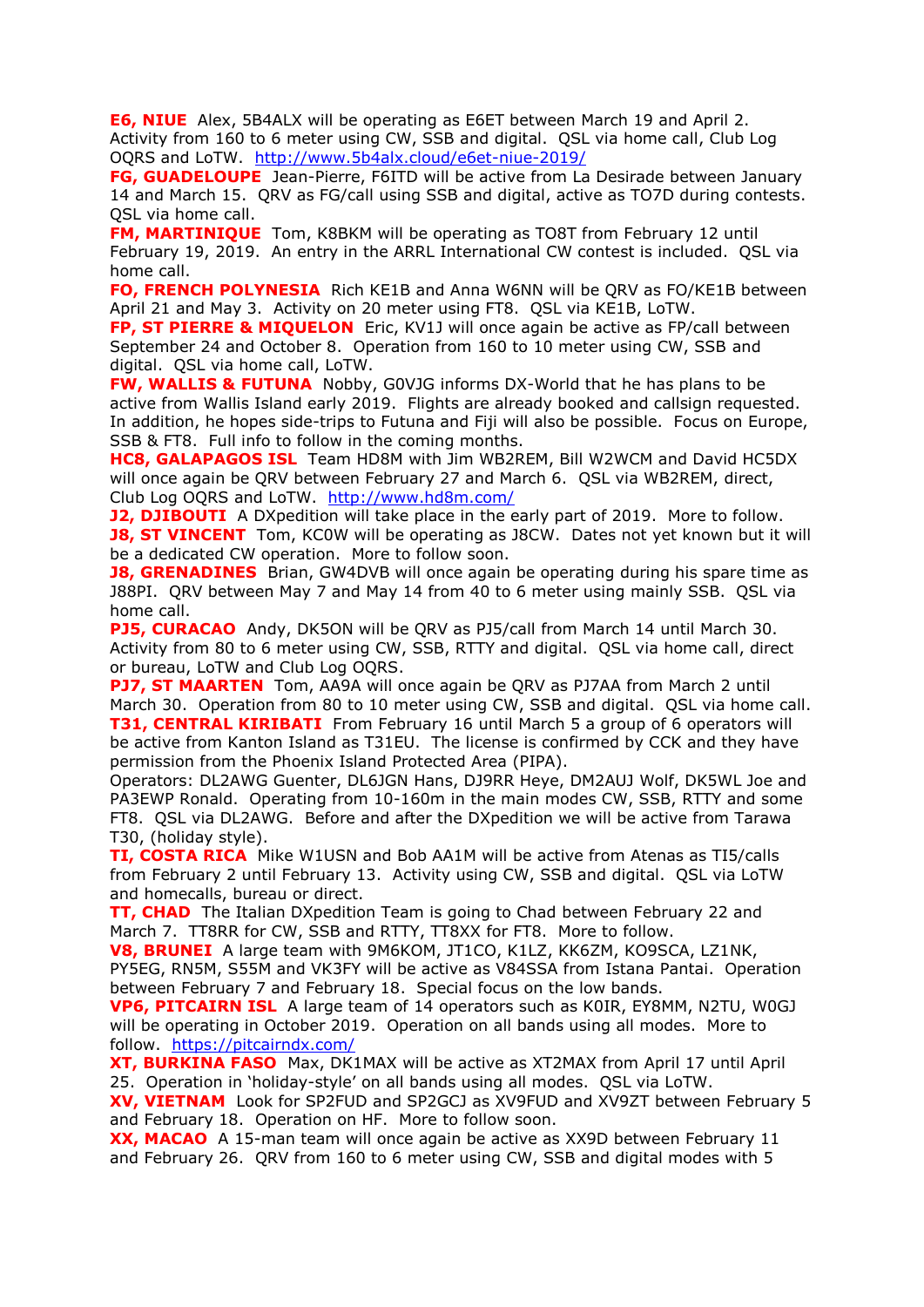stations. Log search on Club Log, OQRS, LoTW or via DL4SVA bureau or direct. <https://xx9d.mydx.de/>

**YS, EL SALVADOR** Tom, KC0W will be active as YS2/call from February 16 until February 22. QRV from 80 to 6 meter using CW only with empathies for Asia and Europe. QSL via home call.

**ZF, CAYMAN ISL** Frank, K3TRM will be QRV as ZF2RM, dates not known yet. He specifically mentions Cayman Brac, therefore his call may change to ZF9/ZF2RM when operating from there.

**ZK3, TOKELAU** An international team led by YT1AD and Alex UT5UY is planning a DXpedition to Tokelau as ZK3X, it has a high rating on low bands and EME. Plans are to be on air from October 1 until October 15. Activity on all bands, all modes and EME. More to follow. <https://tokelau2019.com/>

# **Announced IOTA**

*THE NEWCOMERS*

**AFRICA**

**AF-053 Moucha**

#### **AF-059 Sept Frere**

Col MM0NDX and Jonathan MM0OKG will after their EL2EL/4 be QRV as J20DX as another IOTA/DXCC project. Plans are still in progress but keep an eye on their website for latest updates. Dates are approx. April 14-20. <https://j20dx.com/>

### **ASIA**

#### **AS-063 Popigay-Ary Isl AS-152 Bol'shoy Begichev**

Eugene UA6EX, Leonid UA7A and Vasily R7AA will be active as R63RRC and RQ73QQ during mid-July. Water trips to and from the islands are about 800 km distance. The team seeks one more operator (who will pay for their plane tickets and some of the other costs). Contact the team at: *r7aa@mail.ru*. The project is quite expensive due to flights in Upper North.

**R63RRC**, Popigay-Ary island, IOTA: AS-063, RRA: NEW ONE, WWloc: OQ32AW, RDA: KK-65, Krasnoyarsk region (R0B).

**RQ73QQ**, Bol'shoy Begichev island, IOTA: AS-152, RRA: RR-08-04, WWloc: OQ64AM, RDA: YA-10, Republic of Sakha (R0Q).

## **NORTH AMERICA**

**NA-180 South Water Caye** Art NN7A will once again be active as V31JZ/P from January 31 until February 6. Operation mostly using CW from 80 to 10 meter including the WARC bands. Online log on Club Log.

#### **SOUTH AMERICA**

**SA-023 Itaparica Isl** A team with PY6TV, PY6ZK, PY6DQ and PP2OK will be active as ZY6C on January 18-20. Operation on HF. QSL via PY6TV.

**SA-071 Moela Isl** Look for ZY2FM between February 14 and February 17. Operation on HF using CW and SSB.

## *THE REMINDERS*

## **EUROPE**

**EU-192 Kataja Isl** A team of 6 Swedish operators will be operating as 8S2K from this new IOTA. QRV in late May or first week of June. Transport to Kataja Island and lodging is confirmed with locals. There will be 4 stations active for 5 days, running full legal power and verticals. Sweden has today maximum 200 watts legal power, BUT permission for 1 KW is requested and will be used if permitted.